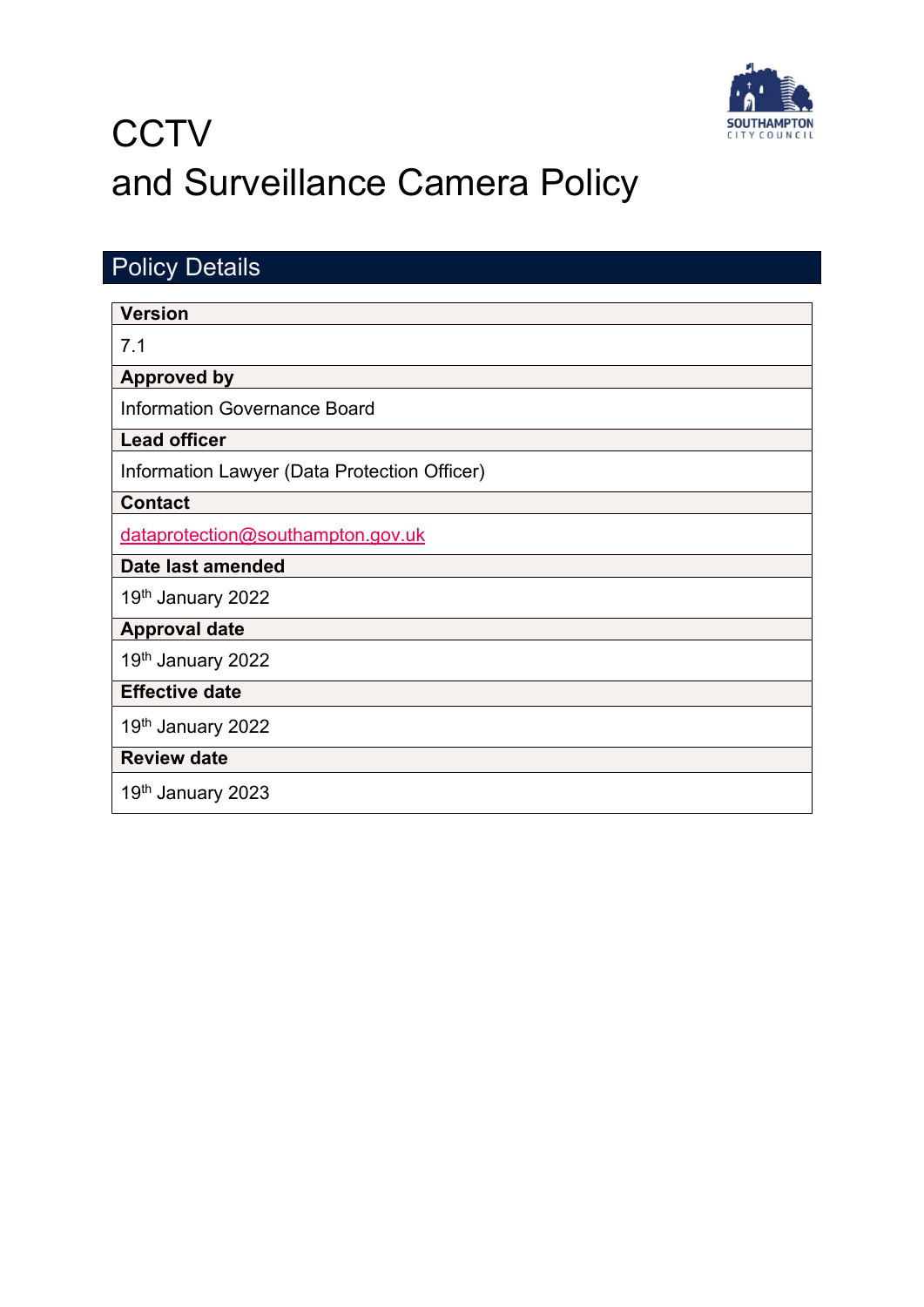# <span id="page-1-0"></span>Contents

| 1.  |  |  |  |
|-----|--|--|--|
| 2.  |  |  |  |
| 3.  |  |  |  |
| 4.  |  |  |  |
| 5.  |  |  |  |
| 6.  |  |  |  |
| 7.  |  |  |  |
| 8.  |  |  |  |
| 9.  |  |  |  |
| 10. |  |  |  |
| 11. |  |  |  |
| 12. |  |  |  |
| 13. |  |  |  |
| 14. |  |  |  |
| 15. |  |  |  |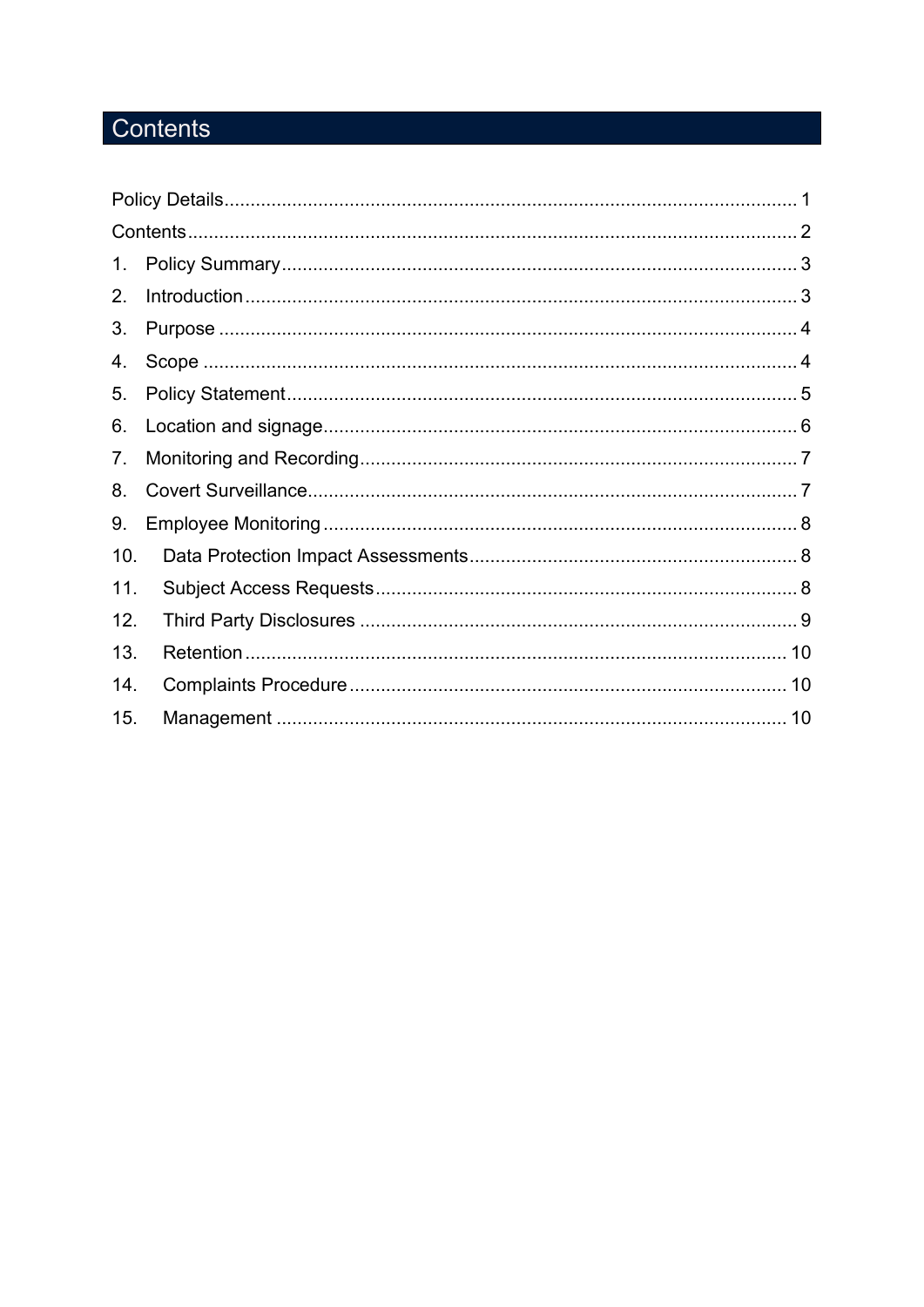#### <span id="page-2-0"></span>1. Policy Summary

- 1.1.Southampton City Council (the Council) has in place Closed-Circuit Television (CCTV) and other surveillance systems. This policy details the purpose, use, and management of the systems, and details the procedures to be followed in order to ensure that the Council complies with relevant legislation and Codes of Practice where necessary.
- 1.2.This policy and the procedures therein detailed, applies to all of the Council's CCTV and surveillance systems, including overt and covert installations capturing images of identifiable individuals for the purpose of viewing, and / or recording the activities of such individuals.
- 1.3.CCTV and surveillance system images are monitored and recorded in strict accordance with this policy.

#### <span id="page-2-1"></span>2. Introduction

- 2.1.The Council uses CCTV and surveillance system images for the prevention and detection of crime, public safety, to monitor the Council's buildings in order to provide a safe and secure environment for staff, volunteers, contractors, and visitors, and to prevent the loss of or damage to the Council's contents and property.
- 2.2.The CCTV and surveillance systems are owned by the Council and managed by the Council and / or its appointed agents. The Council is the system operator, and data controller, for the images produced by the CCTV and surveillance systems, and is registered with the Information Commissioner's Office, Registration number Z4809838.
- 2.3.This policy applies to CCTV and other surveillance camera devices that view or record individuals, and covers other information that relates to individuals, for example vehicle registration marks captured by ANPR equipment.
- 2.4.This policy uses the terms 'surveillance system(s)', 'CCTV' and 'information' throughout for ease of reference, and would include (but is not limited to) the following types of systems:
	- 2.4.1. Fixed CCTV (networked)
	- 2.4.2. Body Worn Video
	- 2.4.3. ANPR
	- 2.4.4. Unmanned aerial systems (drones)
	- 2.4.5. Stand-alone cameras
	- 2.4.6. Redeployable CCTV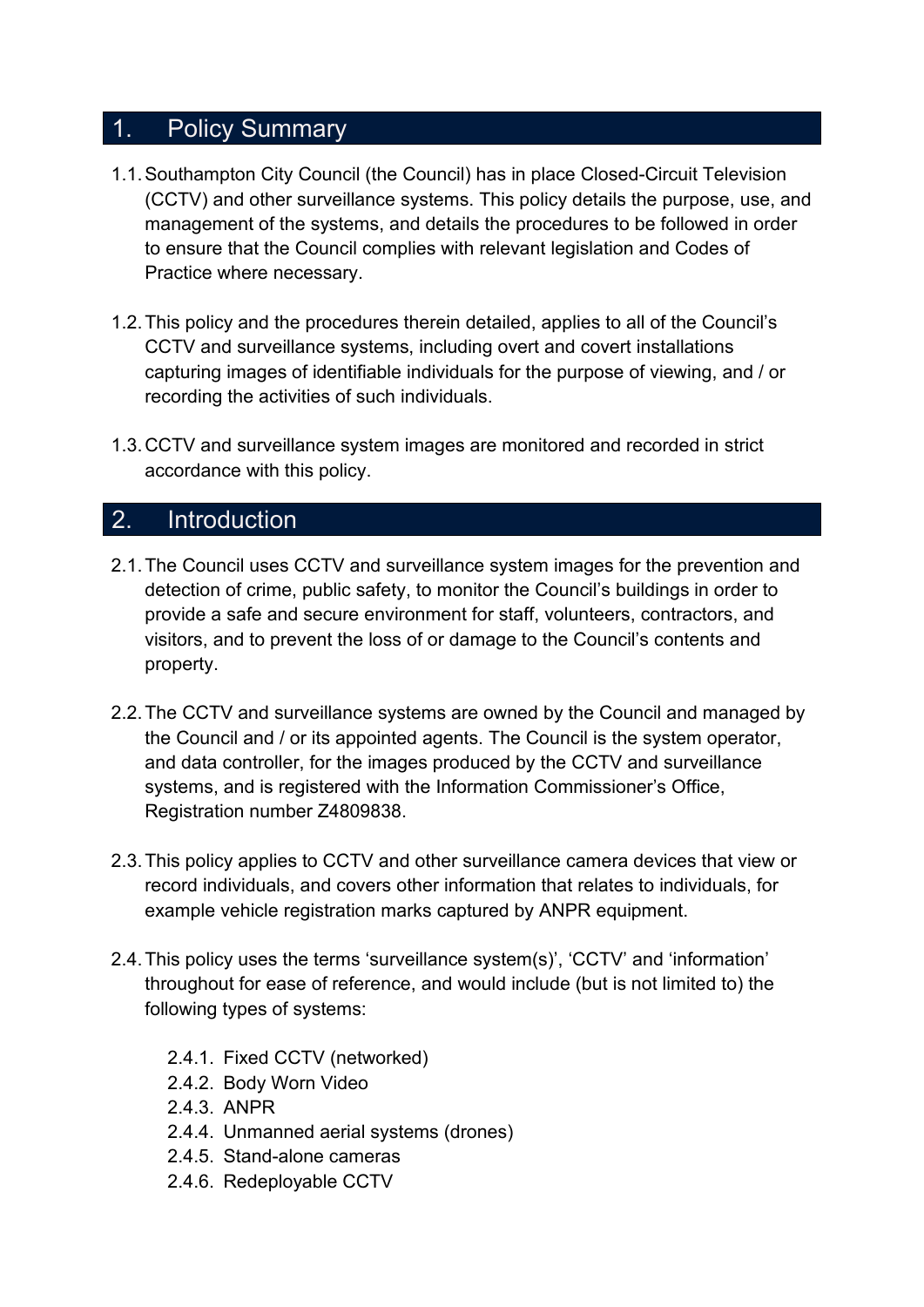### <span id="page-3-0"></span>3. Purpose

- 3.1.This Policy governs the installation and operation of all CCTV and surveillance systems at the Council.
- 3.2.CCTV surveillance is used to monitor and collect visual images for the purposes of:
	- 3.2.1. To help reduce the fear of crime to provide a safe and secure environment for residents of, and visitors to, the areas covered by the scheme.
	- 3.2.2. The help deter and detect crime and provide evidential material for court proceedings.
	- 3.2.3. To assist in the overall management of the Council.
	- 3.2.4. To assist in the management of the Council's housing stock.
	- 3.2.5. To assist in the management of other locations and buildings owned or controlled by the Council.
	- 3.2.6. To enhance community safety, including the prevention and detection of harassment, to assist in developing the economic well-being of the Southampton area and encourage greater use of the city centre.
	- 3.2.7. To assist the local authority in their enforcement and regulatory functions within the Southampton area.
	- 3.2.8. To assist in traffic management and encourage safer and more sustainable use of all modes of transport, and provide travel information to the media and public.
	- 3.2.9. To assist in supporting civil proceedings.
	- 3.2.10. To identify breaches of tenancy terms and to supply evidence to support enforcement action, this may include civil proceedings.
	- 3.2.11. To monitor all modes of travel to enable improvement and better management of the public highway (traffic cameras).
	- 3.2.12. To assist the Council in discharging its health and safety obligations towards staff
	- 3.2.13. To investigate allegations of staff misconduct

#### <span id="page-3-1"></span>4. Scope

- 4.1.This policy applies to all CCTV and related surveillance systems operated by the Council.
- 4.2.Where a system is jointly owned or jointly operated, the governance and accountability arrangements are agreed between the partners and documented so that each of the partner organisations has clear responsibilities, with clarity over obligations and expectations and procedures for the resolution of any differences between the parties or changes of circumstance.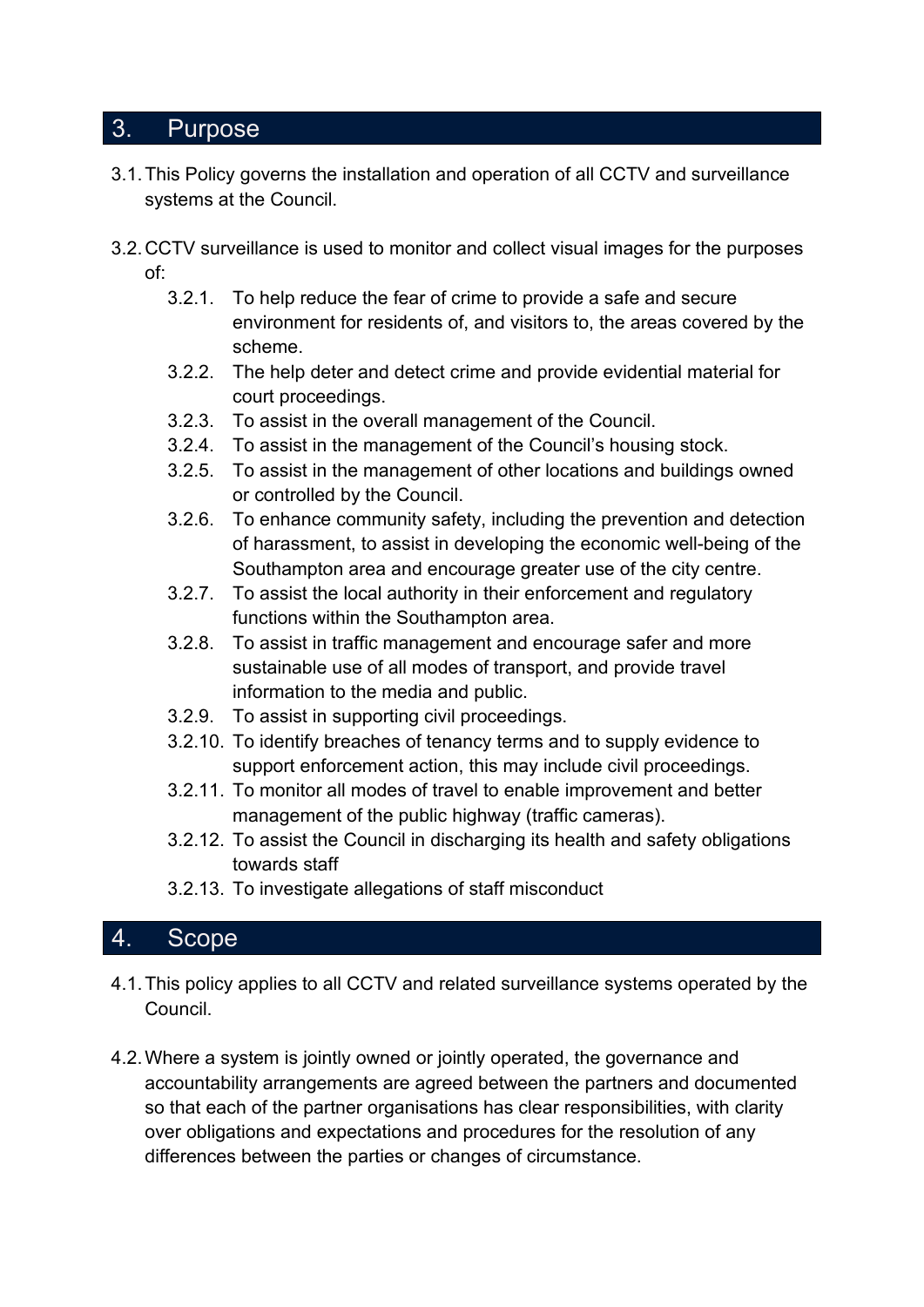- 4.3.This policy is applicable to, and must be followed by, all staff including consultants and contractors. Failure to comply could result in disciplinary action, including dismissal. This policy also applies to volunteers and Council Members.
- 4.4.All staff involved in the operation of the CCTV System will be made aware of this policy and will only be authorised to use the CCTV System in a way that is consistent with the purposes and procedures contained therein.
- 4.5.All systems users with responsibility for accessing, recording, disclosing or otherwise processing CCTV images will have relevant skills and training on the operational, technical and privacy considerations, and fully understand the policies and procedures.

# <span id="page-4-0"></span>5. Policy Statement

- 5.1.The Council will operate its CCTV systems in a manner that is consistent with respect for the individual's privacy.
- 5.2.The Council complies with the Information Commissioner's Office (ICO) CCTV Code of Practice and the Surveillance Camera Commissioner's Surveillance Code of Practice to ensure CCTV is used responsibly and safeguards both trust and confidence in its continued use.
- 5.3.The CCTV systems will be used to observe the areas under surveillance in order to identify incidents requiring a response. Any response should be proportionate to the incident being witnessed.
- 5.4.The use of the CCTV systems will be conducted in a professional, ethical, and legal manner, and any diversion of the use of CCTV security technologies for other purposes is prohibited by this policy.
- 5.5.Cameras will be sited so they only capture images relevant to the purposes for which they are installed. In addition, equipment must be carefully positioned to:
	- 5.5.1. cover the specific area to be monitored only;
	- 5.5.2. keep privacy intrusion to a minimum;
	- 5.5.3. ensure that recordings are fit for purpose and not in any way obstructed (e.g. by foliage);
	- 5.5.4. minimise risk of damage or theft
- 5.6.Before any CCTV system is installed, service areas will consider other, less intrusive methods to achieve the objectives of having a CCTV system in place (e.g. improving lighting in an area to prevent crime).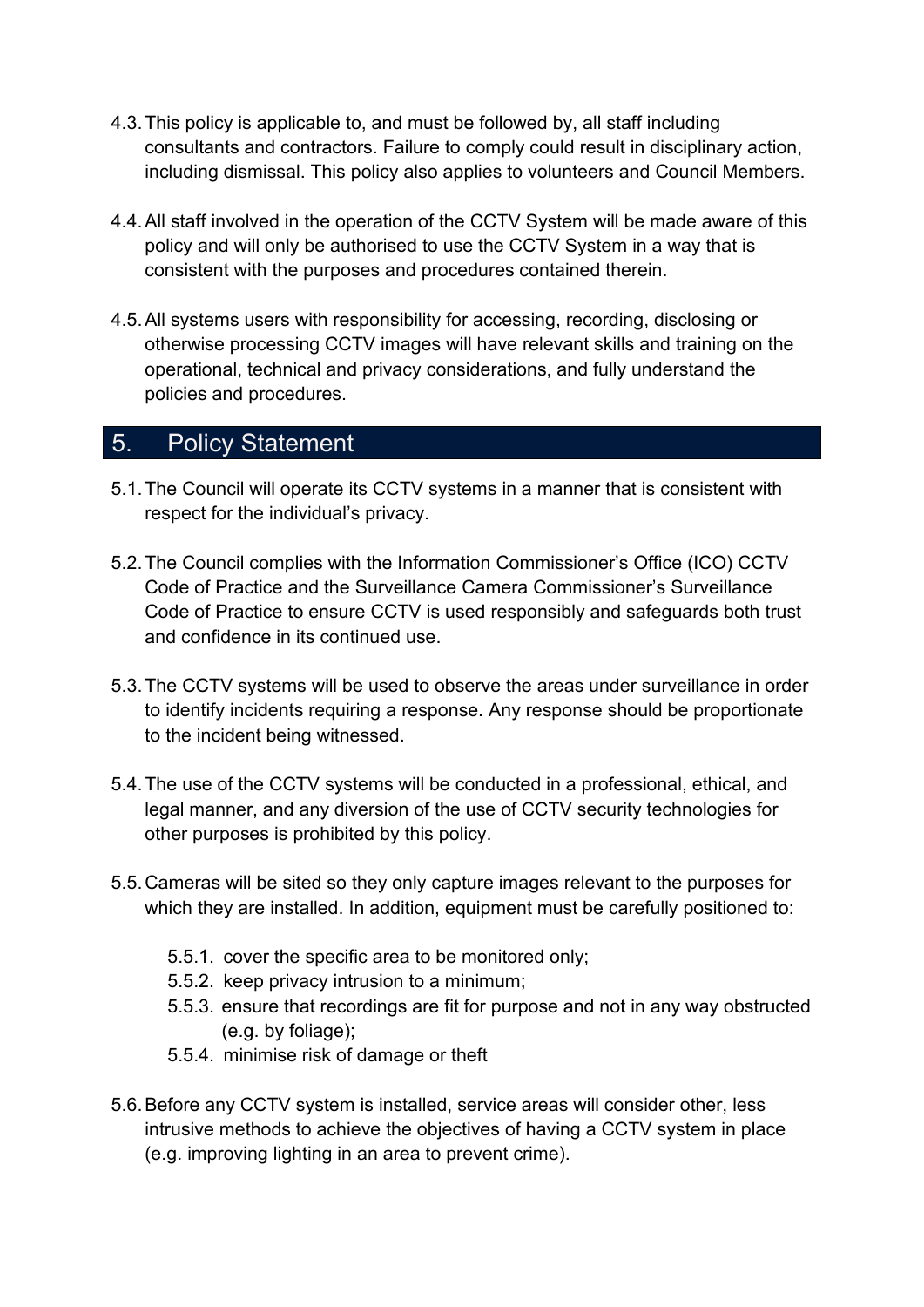#### <span id="page-5-0"></span>6. Location and signage

- 6.1.Cameras are sited to ensure that they cover the relevant areas as far as is possible. Cameras are installed throughout the site/s including roadways, car parks, buildings, premises, within buildings and vehicles, and externally in public facing areas.
- 6.2. The location of equipment is carefully considered to ensure that images captured comply with data protection requirements. Every effort is made to position cameras so that their coverage is restricted to the relevant area, which may include outdoor public spaces.
- 6.3.Signs are placed wherever CCTV systems are in operation, in order to inform individuals that CCTV is in operation.
- 6.4.The signage indicates that monitoring and recording is taking place, for what purposes, who the system owner is (if it is not obvious), and where complaints / questions about the systems should be directed.
- 6.5.An example sign is below:

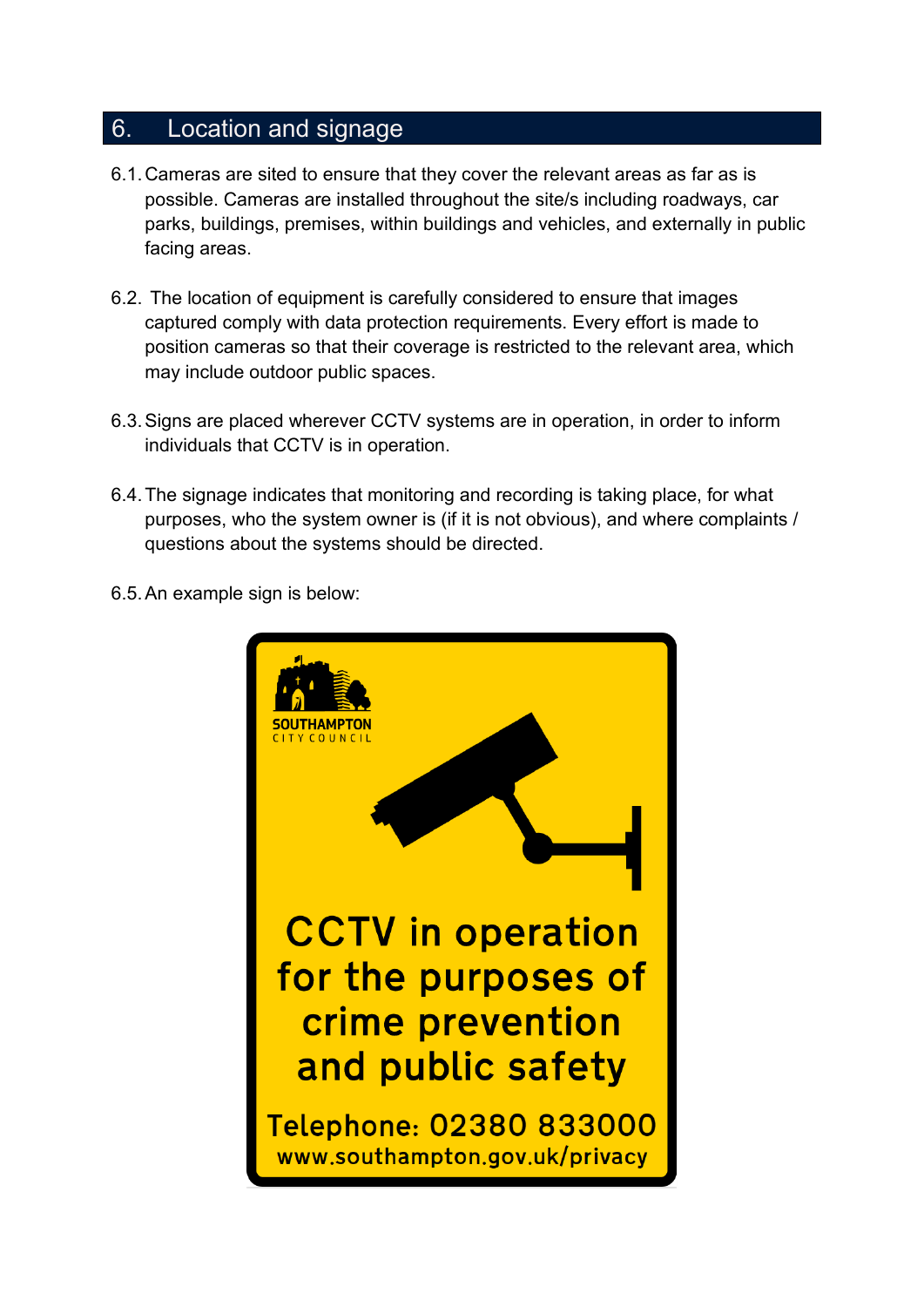# <span id="page-6-0"></span>7. Monitoring and Recording

- 7.1.Cameras are monitored in a secure private offices and locations.
- 7.2.System administrators can view and access footage for the purposes for which the CCTV system is in operation. Before any further disclosure is made (e.g. to an external organisation, or another internal department / member of staff), advice should be sought from the Corporate Legal team.
- 7.3.Images are recorded on secure servers (ideally standalone systems, not connected to the network) and are viewable by the system administrators. Additional staff may be authorised by the system administrator to access images from cameras sited within their own areas of responsibility.
- 7.4.Any staff who has access to the system are made aware of their roles and responsibilities relating to the system by the system administrator, who will also provide them with the necessary skills and knowledge to use and manage the system.
- 7.5.Staff who have access to the system will receive continued training as needed, to ensure their competence relating to relevant operational, technical, privacy considerations, policies and procedures.
- 7.6.Where service areas are using Cloud-based storage, they will ensure that such storage is located in the UK or European Economic Area (EEA), and that all relevant security and data protection measures are in place.
- 7.7.Recorded material will be stored in a way that maintains the integrity of the image and information to ensure that metadata (e.g. time, date and location) is recorded reliably, and compression of data does not reduce its quality.
- 7.8.Viewing monitors should be password protected and switched off / lock when not in use to prevent unauthorised use or viewing.
- 7.9.The cameras installed provide images that are of suitable quality for the specified purposes for which they are installed, and all cameras are checked regularly to ensure that the images remain fit for purpose, and that the date and time stamp recorded on the images is accurate.

# <span id="page-6-1"></span>8. Covert Surveillance

8.1.Covert surveillance is the use of hidden cameras or equipment to observe and / or record the activities of a subject which is carried out without their knowledge.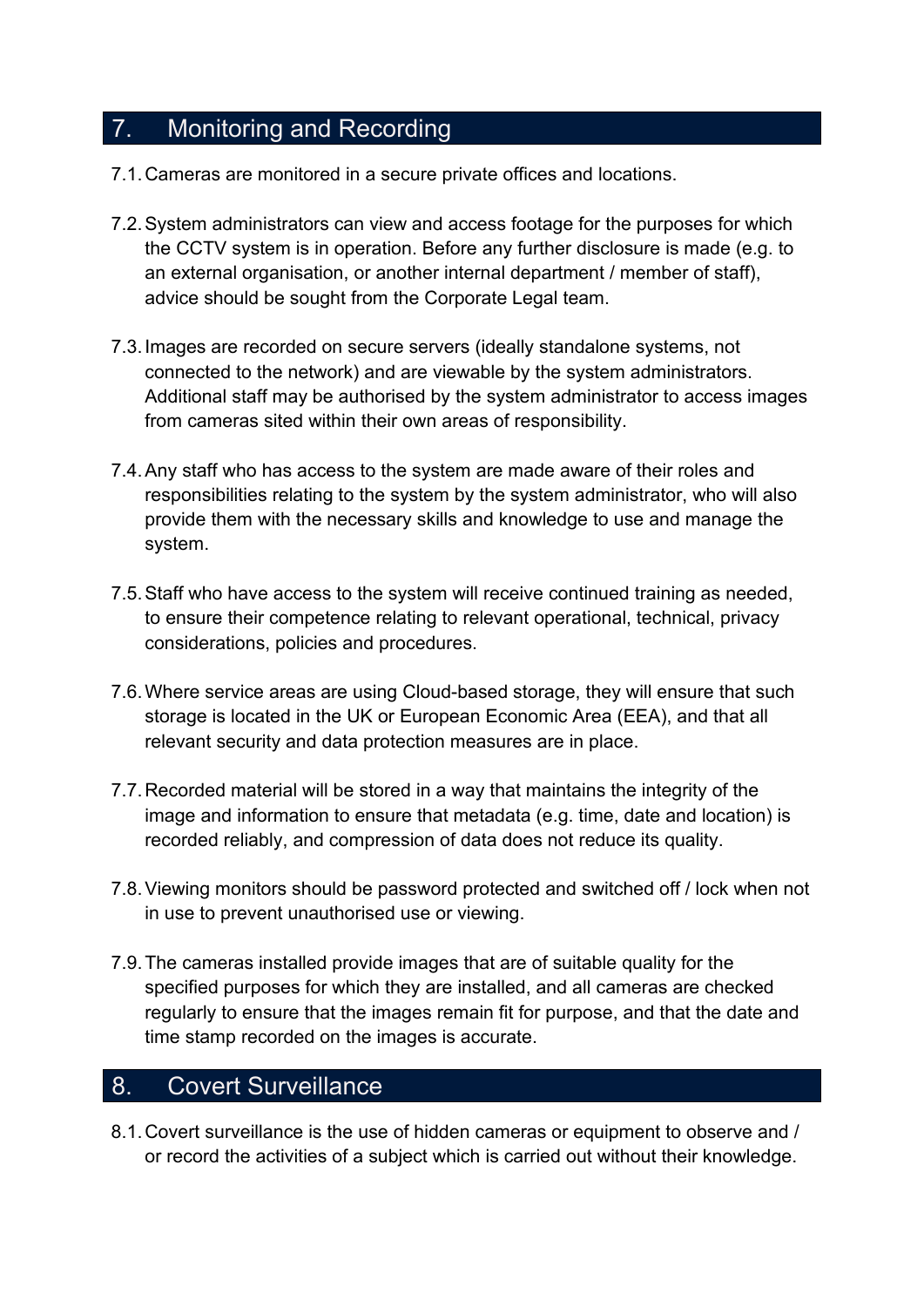8.2.The use of covert cameras or recording / monitoring will be restricted to rare occasions, in accordance with the Council's [RIPA Corporate Surveillance](https://staffinfo.southampton.gov.uk/information-governance/policies-and-guidance/default.aspx)  [Guidance](https://staffinfo.southampton.gov.uk/information-governance/policies-and-guidance/default.aspx)<sup>1</sup>

#### <span id="page-7-0"></span>9. Employee Monitoring

- 9.1.Any use of Council CCTV systems to monitor staff (either overtly or covertly) must be done so in accordance with the Council's [Employee Monitoring Policy](https://staffinfo.southampton.gov.uk/information-governance/policies-and-guidance/default.aspx)<sup>[2](#page-7-4)</sup>.
- 9.2.The use of CCTV images to monitor staff must be approved by the Council's Senior Information Risk Owner (SIRO).

#### <span id="page-7-1"></span>10. Data Protection Impact Assessments

- 10.1. In its administration of its CCTV systems, the Council complies with the General Data Protection Regulation (UK GDPR). the Data Protection Act 2018, and in accordance with its own [Data Protection Policy](https://staffinfo.southampton.gov.uk/information-governance/policies-and-guidance/default.aspx)<sup>[3](#page-7-5)</sup>.
- 10.2.The Council's CCTV systems (new and existing) are subject to a [Data](https://staffinfo.southampton.gov.uk/information-governance/data-protection/data-protection-impact-assessment.aspx)  [Protection Impact Assessment \(DPIA\)](https://staffinfo.southampton.gov.uk/information-governance/data-protection/data-protection-impact-assessment.aspx)<sup>4</sup>, identifying risks related to the installation and use of the system, ensuring full compliance with the data protection principles. This will include consultation with relevant internal and external stakeholders.
- 10.3.Once systems are operational, system administrators will conduct regular reviews of the DPIA for their system.

# <span id="page-7-2"></span>11. Subject Access Requests

- 11.1. Requests by individual data subjects for images relating to themselves via a Subject Access Request should be submitted to the Corporate Legal team at [information@southampton.gov.uk.](mailto:information@southampton.gov.uk) Further details of this process are detailed in the Council's [Access to Personal Records Policy](https://staffinfo.southampton.gov.uk/information-governance/policies-and-guidance/default.aspx)<sup>[5](#page-7-7)</sup>, or [the Council's website](https://www.southampton.gov.uk/council-democracy/council-data/data-protection/request-cctv-footage)<sup>6</sup>.
- 11.2. In order to locate the images on the system, sufficient detail must be provided by the data subject in order to allow the relevant images to be located and the data subject to be identified.

<span id="page-7-3"></span><sup>1</sup> https://staffinfo.southampton.gov.uk/information-governance/policies-and-guidance/default.aspx

<span id="page-7-4"></span><sup>2</sup> https://staffinfo.southampton.gov.uk/information-governance/policies-and-guidance/default.aspx

<span id="page-7-5"></span><sup>3</sup> https://staffinfo.southampton.gov.uk/information-governance/policies-and-guidance/default.aspx <sup>4</sup> https://staffinfo.southampton.gov.uk/information-governance/data-protection/data-protection-impact-

<span id="page-7-6"></span>assessment.aspx

<span id="page-7-7"></span><sup>5</sup> https://staffinfo.southampton.gov.uk/information-governance/policies-and-guidance/default.aspx

<span id="page-7-8"></span><sup>6</sup> https://www.southampton.gov.uk/council-democracy/council-data/data-protection/request-cctvfootage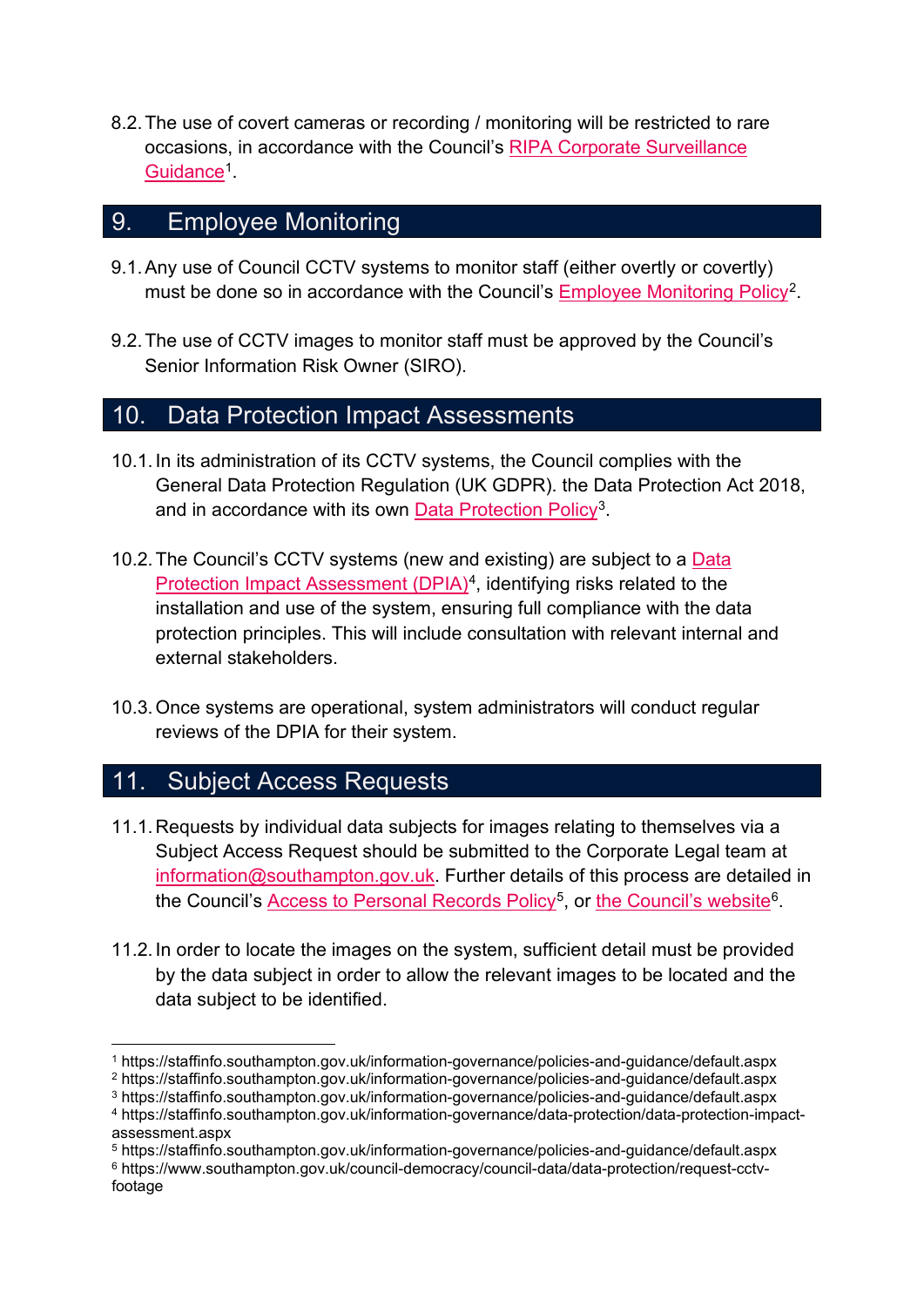- 11.3.Where the Council is unable to comply with a Subject Access Request without disclosing the personal data of another individual who is identified or identifiable from that information, it is not obliged to comply with the request unless satisfied that the individual has provided their express consent to the disclosure, or if it is reasonable, having regard to the circumstances, to comply without the consent of the individual
- 11.4.A search request should specify reasonable accuracy i.e. within 30 minutes.
- 11.5.A request for images made by a third party should be made to the Corporate Legal team at [information@southampton.gov.uk.](mailto:information@southampton.gov.uk) Further details of this process are detailed in the Council's [Information Sharing Policy](https://staffinfo.southampton.gov.uk/information-governance/policies-and-guidance/default.aspx)<sup>[7](#page-8-1)</sup>, or the Council's [website](https://www.southampton.gov.uk/council-democracy/council-data/data-protection/info-about-others/)<sup>[8](#page-8-2)</sup>

# <span id="page-8-0"></span>12. Third Party Disclosures

- 12.1. In limited circumstances it may be appropriate to disclose images to a third party, such as when a disclosure is required by law, in relation to the prevention or detection of crime or in other circumstances where an exemption applies under relevant legislation.
- 12.2.Such disclosures will be made at the discretion of the system administrator, with reference to relevant legislation, and following advice from the Corporate Legal team.
- 12.3. Certain requests from Hampshire Constabulary will be handled in accordance with the joint Hampshire Constabulary / Southampton City Council "Protocol for Police Access to CCTV Footage".
- 12.4.A log of any disclosure made under this policy will be held by the relevant system administrator. The log should include (at a minimum) the date that a disclosure was made, the recipient, and the reason for disclosure.
- 12.5.Before disclosing any footage, consideration should be given to whether (if possible) images of third parties should be obscured to prevent unnecessary disclosure.
- 12.6.Where information is disclosed, the disclosing officer must ensure information is transferred securely, and the following instructions on the use of the images given to the recipient:

<span id="page-8-1"></span><sup>7</sup> https://staffinfo.southampton.gov.uk/information-governance/policies-and-guidance/default.aspx

<span id="page-8-2"></span><sup>8</sup> https://www.southampton.gov.uk/council-democracy/council-data/data-protection/info-about-others/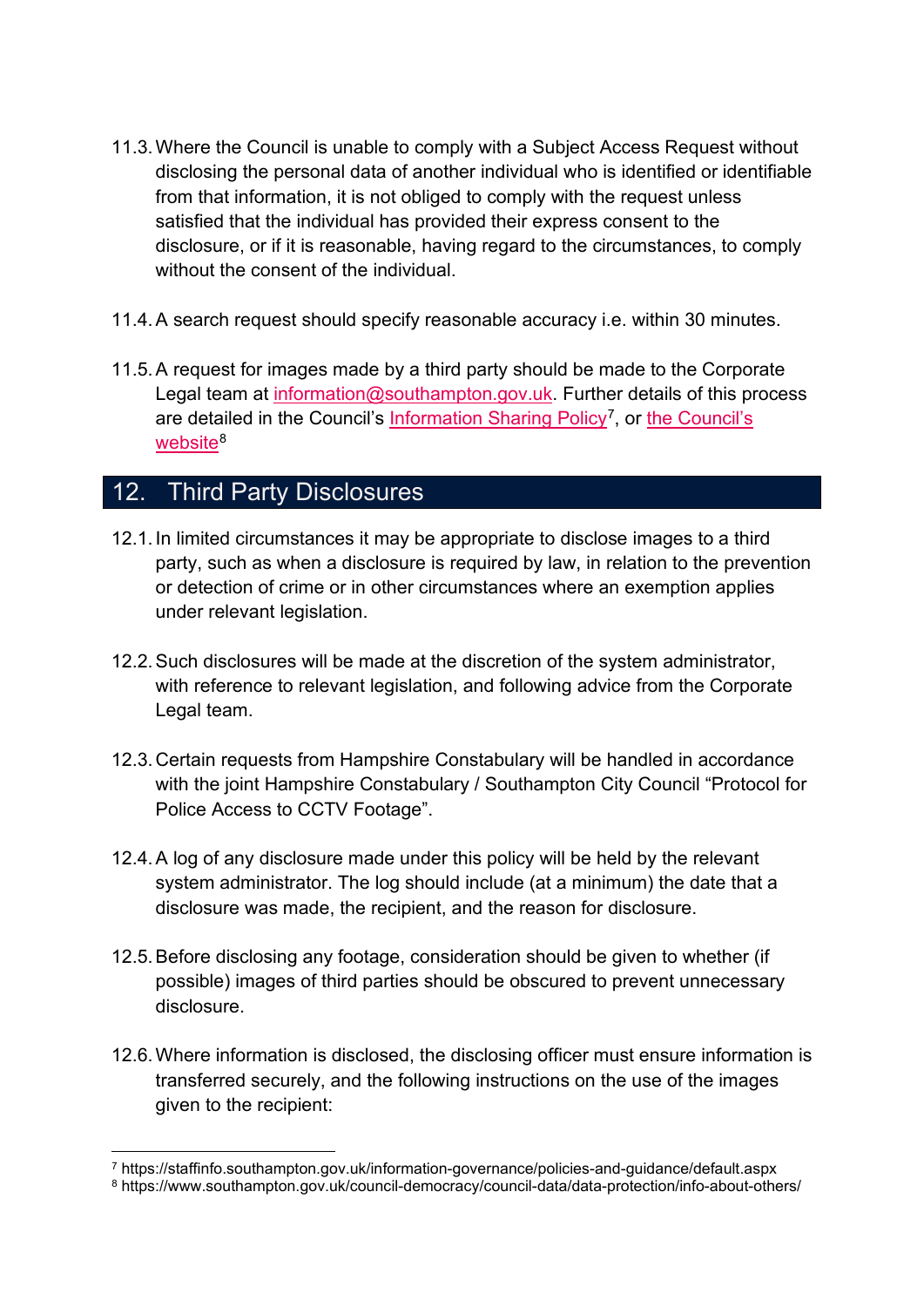"Once Southampton City Council has disclosed this footage to you, you become the data controller for the copy held by you. It is your responsibility to comply with data protection legislation in relation to any further disclosures or processing. Representations from Southampton City Council should be sought before further disclosure is made"

# <span id="page-9-0"></span>13. Retention

- 13.1. Unless required for evidentiary purposes, the investigation of an offence, or as required by law, CCTV images will be retained for no longer than 31 calendar days from the date of recording (or for certain systems, until storage limitations require that footage needs to be overwritten). Images will be automatically overwritten or destroyed after this time.
- 13.2.Any footage downloaded and retained for evidential purposes must be reviewed after three months by the system administrator, and either a destruction date or review date must be set, with written justification for further retention recorded.
- <span id="page-9-1"></span>13.3. CCTV disclosure logs should be kept for 6 years.

#### 14. Complaints Procedure

- 14.1. Complaints concerning the Council's use of its CCTV systems or the disclosure of CCTV images should be made in the first instance to the service area controlling the system. The contact details should be found on the signage for the relevant system.
- 14.2.For complaints where contact details can't be identified, these should be made to the Council's Data Protection Officer [\(dataprotection@southampton.gov.uk\)](mailto:dataprotection@southampton.gov.uk).
- 14.3. Depending on the nature of the complaint, it will either be processed under the Council's Corporate Complaints process, or (more likely) treated as a data protection concern to be investigated by the Council's Data Protection Officer.

#### <span id="page-9-2"></span>15. Management

- 15.1.The Council's Information Governance Board has oversight of this policy, and the Council's Data Protection Officer has been identified as its CCTV Senior Responsible Officer for Surveillance Systems (SRO).
- 15.2.The SRO has strategic responsibility for the integrity and efficacy of the processes in place within the Council that ensure compliance with the